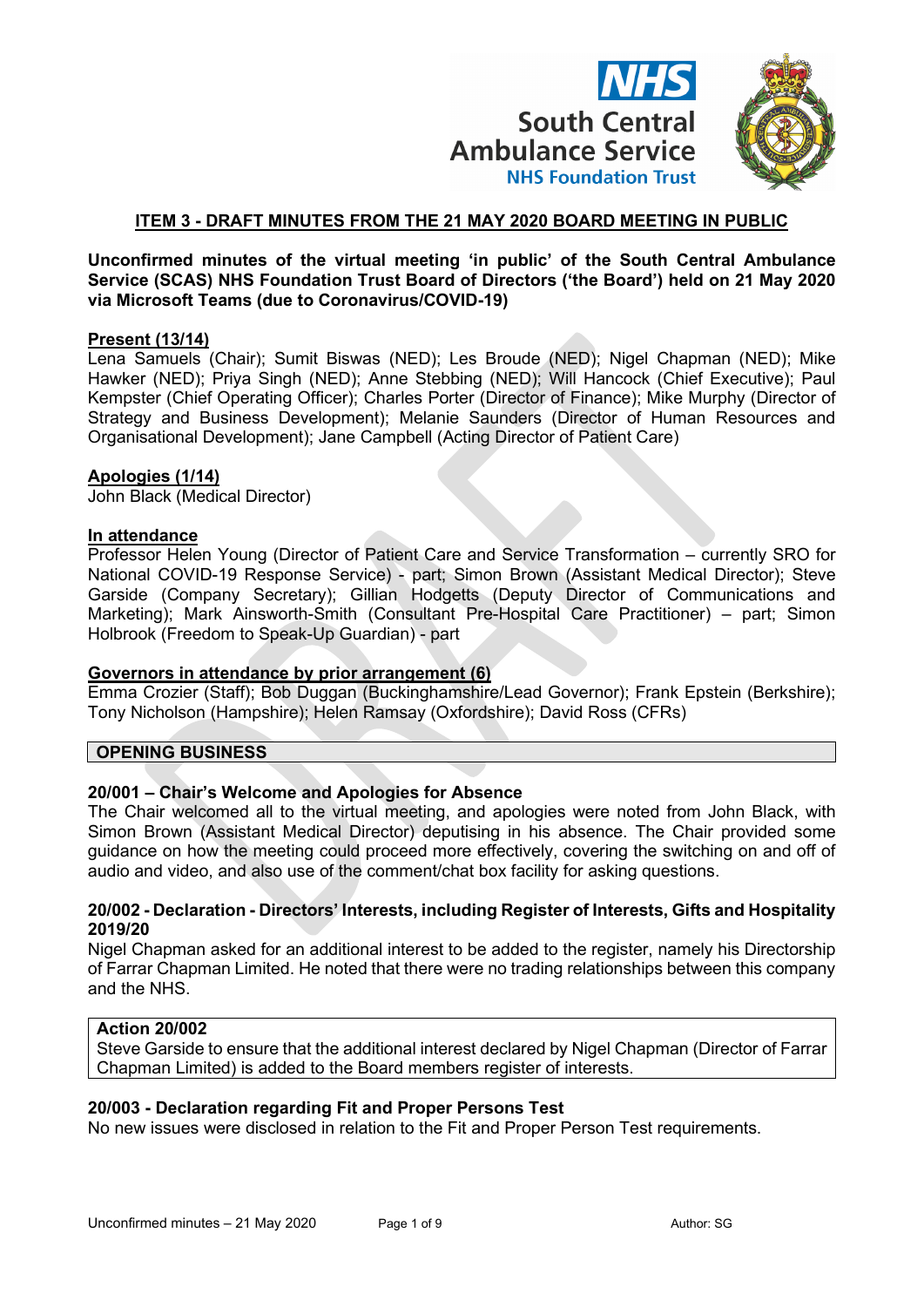# **20/004 – Minutes from the 26 March 2020 Meeting in Public**

The minutes of the previous meeting were **APPROVED** without amendment.

#### **20/005 – Board Actions Log**

The latest version of the Board Actions Log was noted. Steve Garside explained that most of the actions from previous meetings of the Board had now been fully addressed, although a small number had been impacted by the Trust's focus on responding to COVID-19.

# **STRATEGIC OVERVIEW AND CONTEXT**

#### **20/006 – Chair's Report**

The Chair explained that she continued to be particularly busy despite COVID-19, including through her personal involvement as a member of NHS Improvement/England's Restoration and Recovery Board. The Board received an overview of the work and objectives of this particular group.

#### **20/007 – Chief Executive's Report**

The Chief Executive supplemented his written report by verbally updating the Board on a number of issues:

- it was with great sadness that the Board needed to be advised of the death in service of Mr. Paul Nutt, a longstanding member of staff at Wexham Resource Centre; this was COVID-19 related and had seen Paul (aged 60) seriously ill in critical care for an extended period of time. The Board noted that the Trust was supporting Mrs. Nutt and the family, and also colleagues of Paul at Wexham
- SCAS was continuing to deliver phase two of the response to COVID-19 and, due to the significant benefits derived from the lockdown/social distancing measures, was in a strong position in terms of service delivery and performance. It was noted that activity levels were reduced and that the attention was now on the impact of the recent relaxation of the lockdown, given that more social interaction was now taking place.
- despite the general downward trend in terms of activity, there had been a 13% increase in calls to the National COVID-19 Response Service on Monday as a result of the extension to the COVID-19 symptom groups (i.e. loss of sense of taste and smell)
- SCAS remained at Resource Escalation Action Plan (REAP) level 2, and was potentially quite close to level 1; this was very welcome and a relief given the level of pressure experienced just a few weeks ago
- the Trust was busy collecting information and debriefing in order to inform future thinking and planning
- a significant amount of work was taking place in relation to the physical and mental health and well-being of staff, much of this digitally and with the Association of Ambulance Chief Executives also actively supporting this particular agenda
- planning for future COVID-19 scenarios (e.g. further peaks) was underway, and progress was being made with the staff testing programme; whilst this was currently focused on antigen testing it was hoped that antibody testing would be available relatively soon. Related to testing, the Board noted that 494 front-line staff with no COVID-19 symptoms had been tested over a threeday period with one member of staff testing positive and 494 negative

Mike Hawker asked whether SCAS was prepared for a possible second peak. Paul Kempster advised that COVID-19 remained a level 4 National Incident, and that SCAS had kept its Command Structure in place. He added that the Trust was in a relatively good place right now, thanks to the hard work of staff, and had developed an effective planning model which would stand SCAS in good stead should a second wave materialise (although the timing of this was not clear).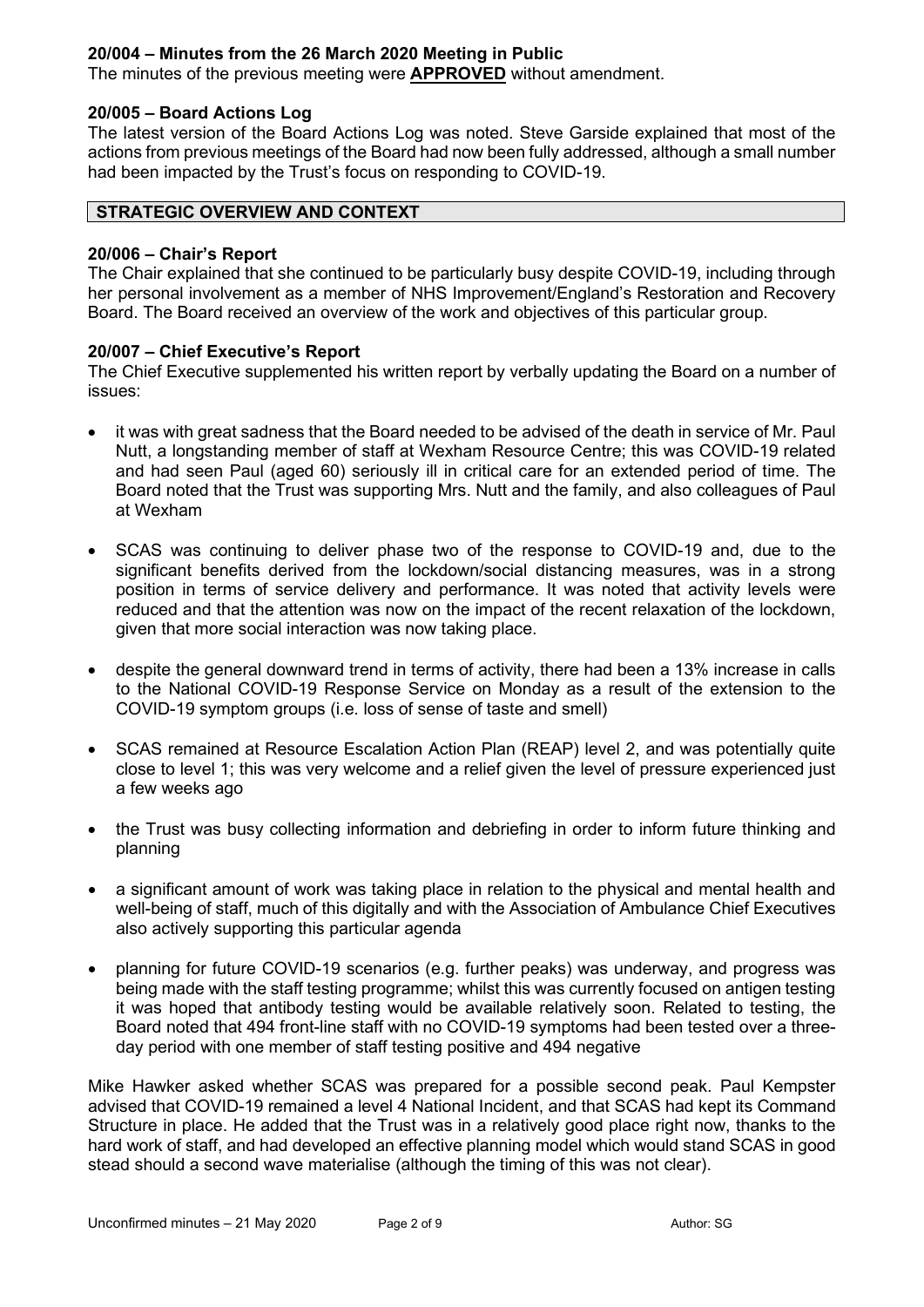Paul Kempster explained that the Trust had been able to secure a level of resource to meet the expected demand, but that this demand had never materialised. He noted that up to 250 ambulances on the road each day was the requirement that had been identified for the level of peak expected in April, and that the current period was now being used to ensure that staff had a break.

Mike Murphy informed the Board that, from a Patient Transport Services (PTS) perspective, demand was expected to grow over time, potentially at a rate of 5% per week. He added that performance in PTS was particularly strong at the current time.

Finally, Steve Garside took the Board through the declarations required by NHS Improvement in relation to the Trust's provider licence and the training of Governors. These were **APPROVED** by the Board.

### **20/008 – Staff Story**

Melanie Saunders introduced Mark Ainsworth-Smith, Consultant Pre-Hospital Care Practitioner, to the meeting for today's staff story.

Mark Ainsworth-Smith delivered a presentation setting out his current perspectives on working on the front-line. He discussed how staff felt about responding to suspected COVID-19 cases, including returning home to their families after shifts, some of the issues associated with Personal Protective Equipment (PPE), and how SCAS was trying to learn and benefit from the pandemic using an 'Adopt, Adapt, Abandon, And….' methodology. On the latter, Mark Ainsworth-Smith shared his views on what SCAS had done during the first stage of responding to COVID-19, and what he thought should be continued (maybe with some adapting), introduced, or potentially stopped.

The Chair thanked Mark Ainsworth-Smith for an excellent and insightful presentation.

Mike Hawker asked about PPE. Mark Ainsworth-Smith stated that this had been a challenge in the early stages of the pandemic, but that his view was that SCAS now had sufficient levels of stock. He noted, however, that the donning and doffing of certain elements of the PPE required for COVID-19 had inevitably led to delays in treating patients.

A number of NEDs commented that they liked the 'Adopt, Adapt, Abandon, And….' methodology that was being used throughout the Trust, and Mark Ainsworth-Smith concluded the item by acknowledging that all staff were doing a fantastic job in very difficult conditions.

# **PERFORMANCE, RISKS, GOVERNANCE AND ASSURANCE**

#### **20/009 – Integrated Performance Report (IPR)**

Charles Porter introduced the April IPR scorecard by stating that it presented a very good picture given the challenges that the Trust had been facing. He also acknowledged that it was a month in which SCAS had significantly ramped up its resources, with demand then not being as high as expected.

The Board noted that the red rated performance areas included NHS111 performance (this was for the National Clinical Safety Net, which had been mobilised at great speed), agency spend and sickness absence. In terms of context, Charles Porter stated that it was very much hoped that April would prove to be the worst month of the COVID-19 pandemic.

Charles Porter noted that all six Ambulance Response Programme emergency standards had been achieved, acknowledging the trend in terms of increased see and treat, hear and treat, and nonconveyance.

Mike Hawker asked whether it was possible to see details of local NHS111 performance. Paul Kempster explained that NHS111 across the SCAS footprint was largely being delivered by other providers as part of national contingency arrangements, and that the IPR for April recorded the performance SCAS was achieving for the National COVID-19 Response Service Clinical Safety Net. He added that a national performance dataset was available and that he would help Board members to become better sighted on performance for the SCAS NHS111 contracts.

Unconfirmed minutes – 21 May 2020 Page 3 of 9 Author: SG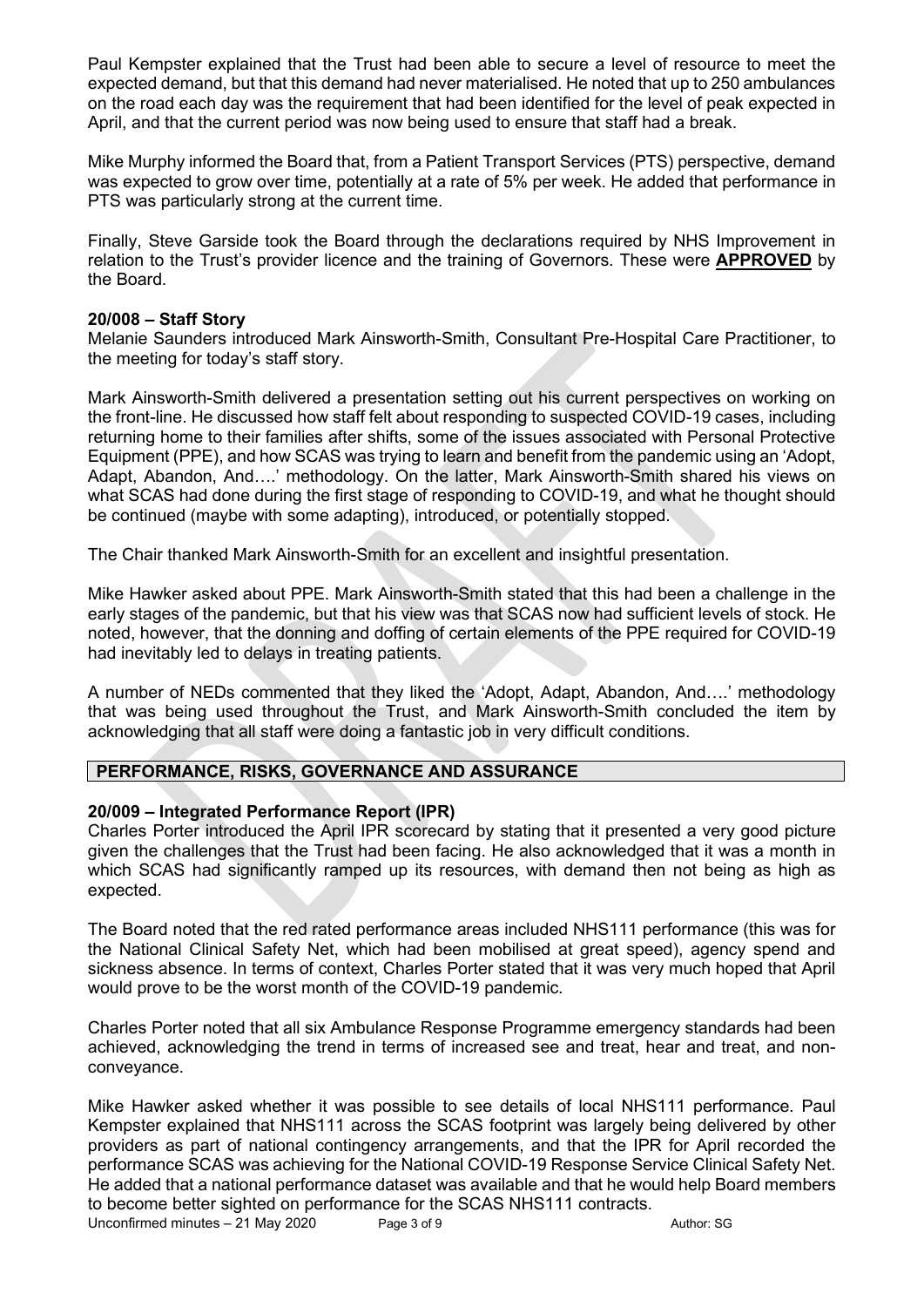#### **Action 20/009**

Paul Kempster to provide details of the performance currently being delivered (by other providers) for the NHS111 contracts in the South Central region.

Professor Helen Young explained that a high proportion of SCAS NHS111 staff had been working on the National COVID-19 Response Service, as advised by Paul Kempster, but that moving forward staff were beginning to return to business as usual service delivery arrangements. She added that those providers supporting the normal SCAS NHS111 service had access to the same Directory of Services and were therefore still able to direct SCAS patients to the most appropriate service. The Board was informed that the Trust would not be penalised from a performance management perspective.

Anne Stebbing asked whether there was anything SCAS would do differently next time in terms of speeding up the ability to deliver the National COVID-19 Response Service. Professor Helen Young responded that she felt the mobilisation had been superb despite the scale of the challenge and that she did not feel anything could have been done differently.

Sumit Biswas commented that the IPR presented a really strong story. He noted that the increased level of see and treat was welcome but questioned whether the impact of COVID-19 would have a detrimental affect on the Trust's Cost Improvement Programme (i.e. those schemes based on reducing cycle times).

Charles Porter advised that the budget, and therefore CIPs, for 2020/21 was based on a four month COVID-19 period followed by eight months of 'normal' operating conditions. He explained that the CIPs had been adjusted on that basis (i.e. certain schemes would not be delivered in months 1 to 4, including those relating to cycle times because of the impact of PPE). The Board was informed that this issue would be kept under review, with the Trust planning for a number of scenarios.

Les Broude commented on the significant improvement in NHS111 to 999 referrals, and whether SCAS would be using the 'Adopt, Adapt, Abandon, And….' Methodology to learn from this, or whether the positive trend was purely down to COVID-19. Paul Kempster advised that he would be looking at the details, but that it was clear that the vast majority of the improvement was attributable to COVID-19.

# **20/010 – Board Assurance Framework (BAF)**

Jane Campbell introduced the new style BAF, which had been considered previously by the Board at the February Seminar. She noted that further development was still planned and that a number of COVID-19 risks had been added from the COVID-19 risk register.

Sumit Biswas expressed some surprise that one of the biggest risks on the BAF related to infection control and PPE and questioned whether this was correct given that Mark Ainsworth-Smith had just presented a fairly positive picture in terms of PPE availability. Jane Campbell stated that the Trust's Pandemic Board had seen PPE as the highest risk, and that there remained some caution due to the fact that SCAS was dependent to an extent on the national delivery of PPE. She added that the Pandemic Board reviewed relevant risks on a weekly basis and that the score for this particular risk might reduce in the near future.

Anne Stebbing commented on the risk relating to there being insufficient Paramedics and/or Clinicians available to SCAS as a result of other partners utilising the paramedic and urgent care workforce to supplement new and existing services in other parts of the system. She asked where this could be considered with more focus; for example, as part of the work of one of the Board committees.

Jane Campbell responded that this particular issue had been reviewed by a number of committees and that further work was required on the controls recorded in the BAF. Melanie Saunders added that it was unclear how the scenario of other partners utilising the paramedic and urgent care workforce to supplement new and existing services would play out given the current focus on responding to COVID-19.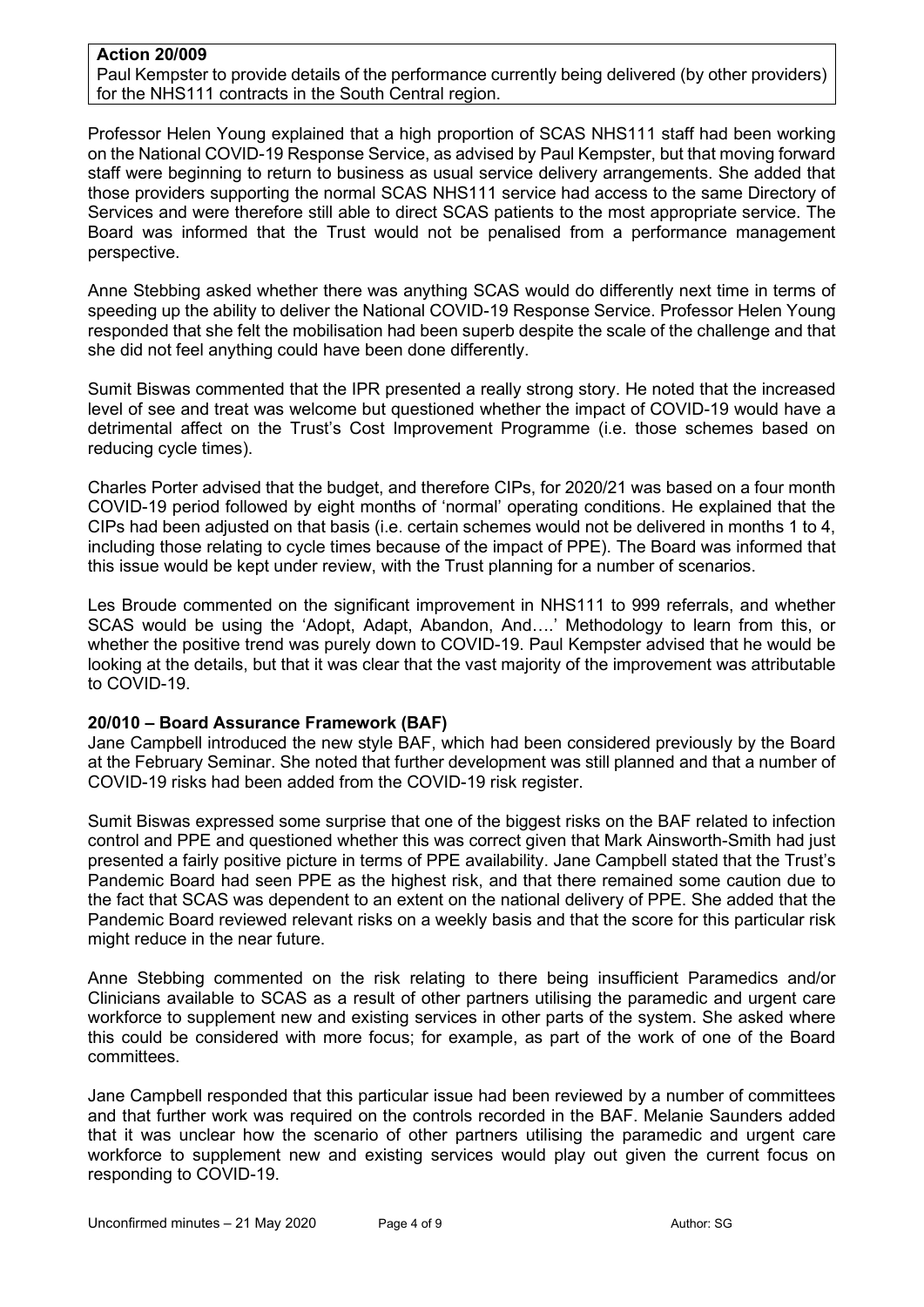The Chair stated that she thought the new BAF format was very good and commended the team for their work.

Mike Hawker questioned whether the BAF had now become more of an operational document (e.g. a Corporate Risk Register) rather than a BAF that focused on strategic risks. He provided the example of the newly added COVID-19 risks and whether these purely exacerbated some of the existing risks.

Mike Hawker suggested that some of the 'assurance on controls' and 'key controls' needed more work. He also asked whether the COVID-19 risks could be shown separately. Jane Campbell agreed to discuss the views expressed by Mike Hawker at the next Risk, Assurance and Compliance Committee meeting.

Mike Hawker asked whether COVID-19, as a catastrophic event, should have been on the BAF prior to it materialising.

Mike Murphy suggested that SCAS would need to consider how it looked at risk as part of reflecting on the wider impact of COVID-19 on the Trust's strategy. Referring to the earlier discussion about the PPE risk, he cited the example of the confusion that had been caused by the national communication of PPE guidance as something that had increased the risk in this particular area.

Priya Singh asked whether a risk was required in terms of the Trust's estate post COVID-19. Charles Porter advised that he was personally leading a major piece of work to carry out risk assessments on all SCAS sites. He added that the existing risk on the BAF around protecting staff from COVID-19 was probably sufficient.

Nigel Chapman asked for some further information about the risk regarding financial and operating modelling challenges linked to limitations on passenger numbers in vehicles and acute hospitals rapidly altering their models and locations of delivery. Jane Campbell advised that A&E Departments were likely to look very different in the future, with changes to entry points and in terms of how outpatient arrangements worked. Mike Murphy added that PTS would be significantly affected with journey times likely to be completely different; he noted that discussions with commissioners about the future had already began.

Finally, Les Broude asked, in relation to formatting, whether there could be a clearer link between each control and their associated assurances.

# **Action 20/010**

Jane Campbell to ensure that the Risk, Assurance and Compliance Committee considers the feedback provided by the NEDs on the new BAF at their next meeting (e.g. whether the COVID-19 risks should be disclosed separately, further work needed on 'assurance on controls' and 'key controls', clearer link between controls and their assurances etc.).

# **20/011 – Board Committee Upward Reports**

Each Board Committee Chair provided an overview of their respective report:

- Mike Hawker (Audit) advised that the Trust's Local Counter Fraud Specialist had emphasised the increased risk of fraud as a consequence of the COVID-19 impact on working practices, noting that all NHS bodies needed to be particularly vigilant
- Nigel Chapman (Charitable Funds) noted that some Community First Responders had concerns regarding kit, and that the Charity was working harder to best match funding to need. He also highlighted the NHS Charities Together national campaign, and how the SCAS Charity hoped to benefit from this
- Anne Stebbing (Quality and Safety) informed the Board that the committee had met again on 14 May to receive a further update on the quality and safety arrangements around COVID-19, with the next full scheduled meeting due to be held in two weeks time.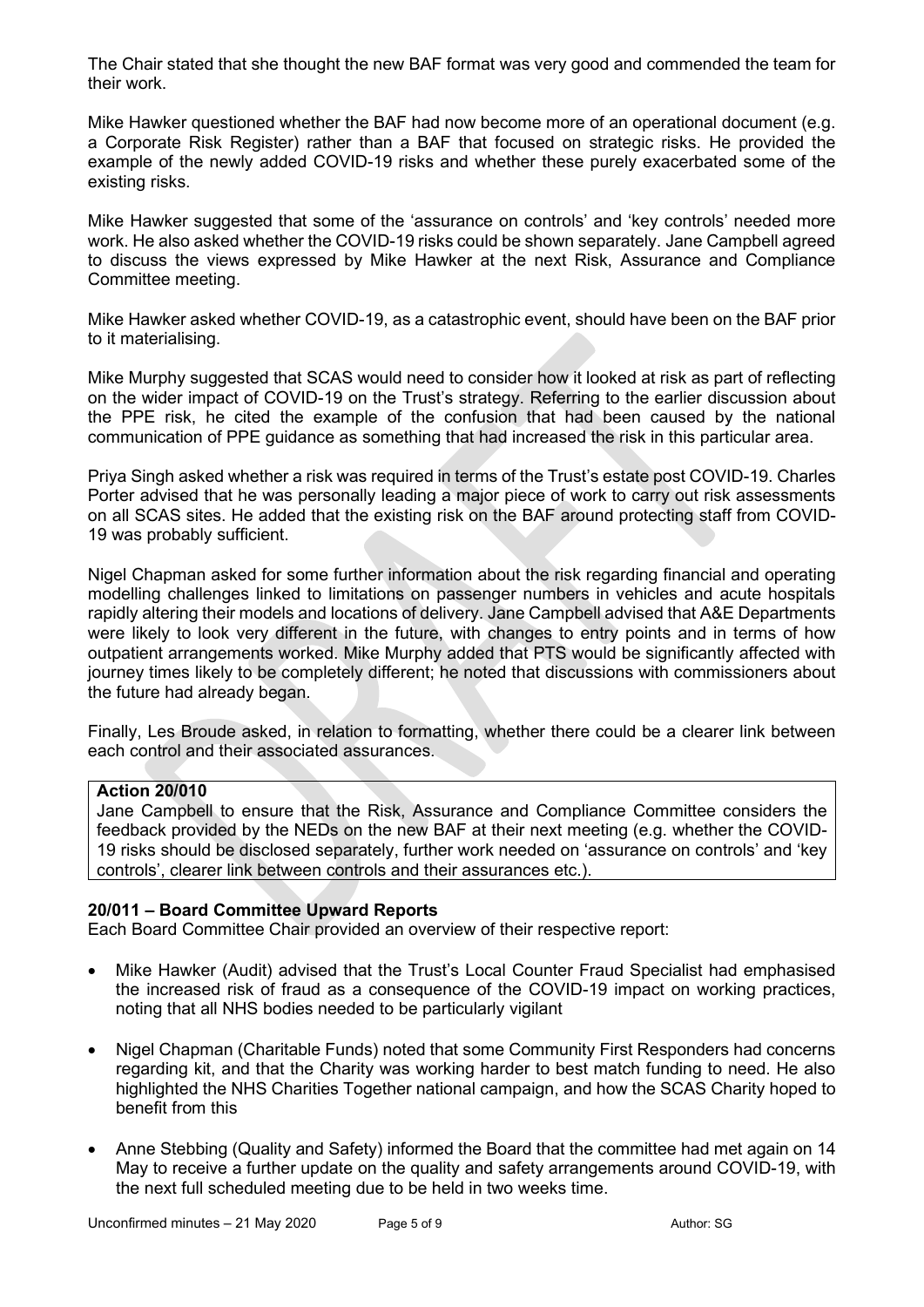# **DIRECTOR REPORTS (KEY ISSUES)**

# **20/012 – Medical Director's Report – Key Issues**

Simon Brown stated that he would take the paper as read. He also shared his reflections with the Board on how service delivery could change as a result of COVID-19, including in terms of public and patient access. The Board was informed that many of the changes could prove to be very positive and beneficial.

#### **20/013 – Quality and Patient Safety Report – Key Issues**

Jane Campbell presented the report and highlighted a number of items:

- Care Quality Commission (CQC) inspection of PTS the Trust had received the draft report and was now preparing its factual accuracy checking response
- infection prevention and control the capacity of the Trust's team had been increased as a result of the work involved in responding to COVID-19. Additionally, a national assessment tool for infection prevention and control had recently been released and, whilst predominantly acute hospital focused, SCAS planned to adapt and complete it, with an opportunity for scrutiny by the Clinical Review Group and Quality and Safety Committee
- previous CQC actions work was due to begin again shortly on the premises improvement work associated with medicines management, with appropriate social distancing, and would be completed by the end of May

Priya Singh stated that she was keen to see the outputs of the 'Adopt, Adapt, Abandon, And….' methodology being applied from a clinical perspective.

### **Action 20/013a**

The Quality and Safety Committee to consider, at an appropriate future meeting, the clinical related outputs from the ongoing 'Adopt, Adapt, Abandon, And….' methodology review.

Mike Hawker commented on the 40% reduction in NHS111 related safeguarding referrals. Jane Campbell advised that the providers of the SCAS NHS111 service during the response to COVID-19 would have made referrals where appropriate.

Finally, Sumit Biswas advised that he believed there to be some numerical errors in the clinical incident breakdown data on page 7 of the report and agreed to pick this up with Jane Campbell outside of the meeting.

### **Action 20/013b**

Sumit Biswas to liaise with Jane Campbell regarding potential data errors in the Quality and Safety Board Report (e.g. clinical incident breakdown).

# **20/014 – Operations Report – PTS – Key Issues**

Mike Murphy commented that he was content that the main aspects of his report had been covered by the IPR discussions earlier in the meeting. He did, however, take the opportunity to inform the Board that attention was already turning to the longer-term impact COVID-19 might have on Patient Transport Services.

#### **20/015 – Finance and Estates Report – Key Issues**

Charles Porter stated that he would take the paper as read but highlighted how the Trust's current cash position (£41m) was not only favourable but also demonstrated the extraordinary circumstances in which SCAS was currently operating.

#### **20/016 – Human Resources (HR) and Organisational Development (OD) Update**

Melanie Saunders informed the Board, in relation to Black, Asian and Minority Ethnic (BAME) staff, that a revised risk reduction framework had been received; this was now being used to review the risk assessments that had been carried out by the Trust previously.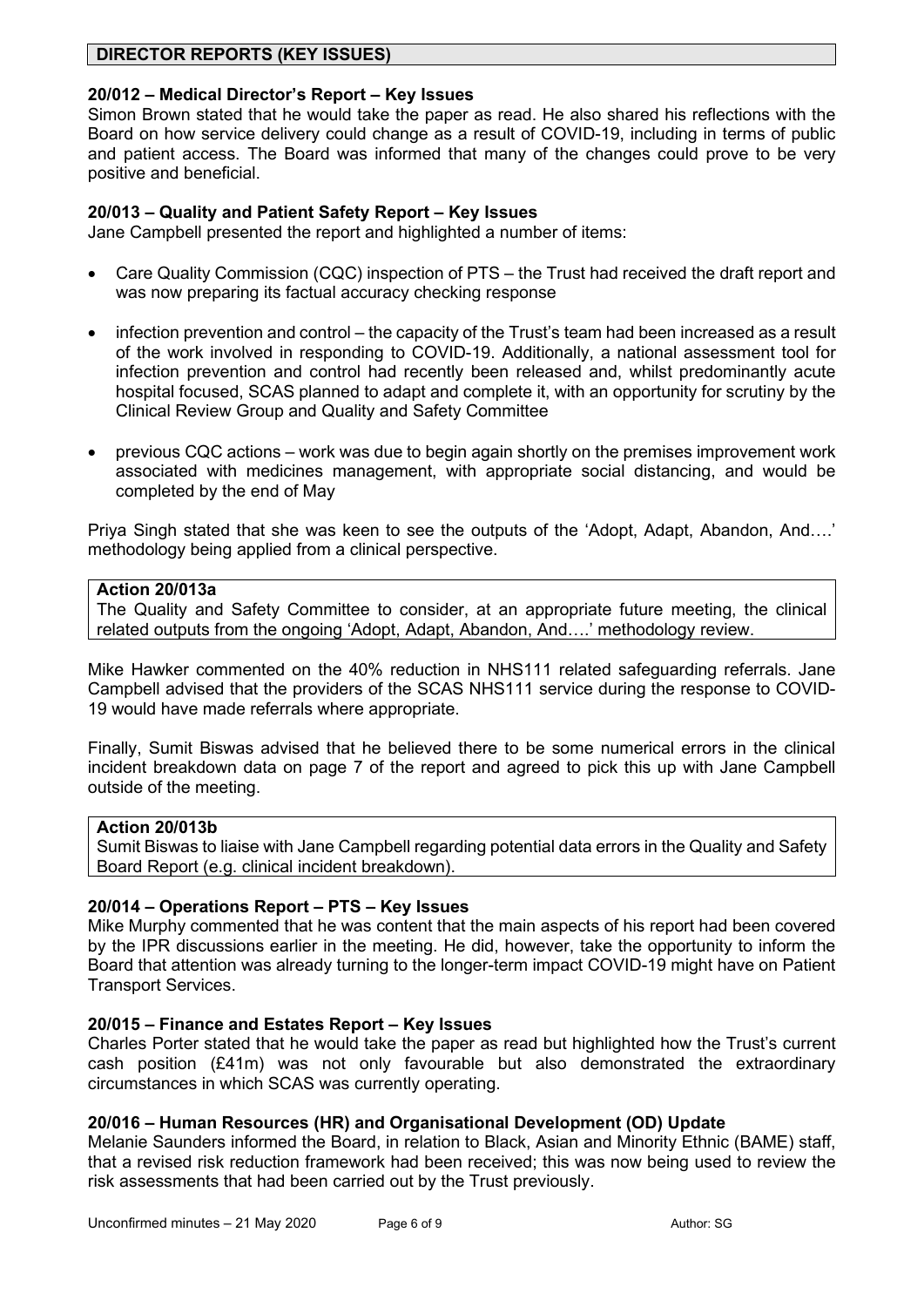Melanie Saunders explained that risk assessments for BAME and other vulnerable staff were being reoffered and that the HR team continued to work closely with the Equality and Diversity Manager, the Freedom to Speak-Up Guardian, and Trade Unions.

Priya Singh asked for details on the level of uptake for the health and well-being initiatives recently rolled out to support staff. Melanie Saunders commented that this was quite difficult to measure, particularly as it involved staff downloading Apps. She added that there had been significant interest in the work being undertaken by the Health and Well-Being Team and that the 'Adopt, Adapt, Abandon, And….' methodology would again be used to review the learning and inform future plans.

Mike Hawker asked about recruitment in India. Melanie Saunders responded that SCAS remained in close contact with those who had been interviewed and was ready to proceed when it was safe to do so.

# **OTHER REPORTS**

# **20/017 – Freedom to Speak-Up (FTSU)**

The Chair commented that it was a detailed report and asked Board members if they had any comments or questions.

- Les Broude expressed concern that, of those cases still open at the end of the financial year, the average time of being open was 113 days. Simon Holbrook advised that some of the cases were particularly complex, but that he hoped through escalation to the Executive Team he would be able to gain some traction. Melanie Saunders added that some of the cases had been delayed due to other issues being raised during the formal process, but acknowledged that the Trust was trying to improve in this area
- Sumit Biswas commented that the data comparing FTSU cases across the ambulance sector looked very odd, with West Midlands Ambulance Service NHS Foundation Trust and East Midlands Ambulance Service NHS Trust reporting only one case between them. Simon Holbrook stated that the analysis was based on data submitted to the National Guardian's Office, who were trying to improve reporting across the sector.
- Priya Singh asked about BAME staff. Simon Holbrook advised that both Ludlow Johnson (Equality and Diversity Manager) and himself had reached out to staff during the last few weeks to check on their welfare and any concerns they might have
- Anne Stebbing asked whether risk assessments were also being undertaken for those aged over sixty. Melanie Saunders confirmed that this was the case

# **CLOSING BUSINESS**

# **20/018 – Any Other Business**

No other items of business were discussed.

# **20/019 – Questions from Observers (relating to items on the agenda)**

A number of questions were asked by those Governors participating in the meeting:

- Frank Epstein (Berkshire Governor) asked for further detail on the £21k used to fund vacuum flasks for frontline and PTS staff (received via the NHS Charities Together national campaign). Nigel Chapman advised that 3,000 thermos flasks had been purchased, and that this equated to less than £7 per flask, which he added compared favourably with the cost of purchasing through, for example, Amazon
- Bob Duggan (Buckinghamshire/Lead Governor) raised the issue of the monies distributed by NHS Charities Together (boosted by the funds raised by Captain Tom Moore) to local NHS charities, and asked how this had benefitted SCAS. Nigel Chapman explained that this was fairly complex, but that the SCAS Charity had received £63k as part of the first tranche allocation and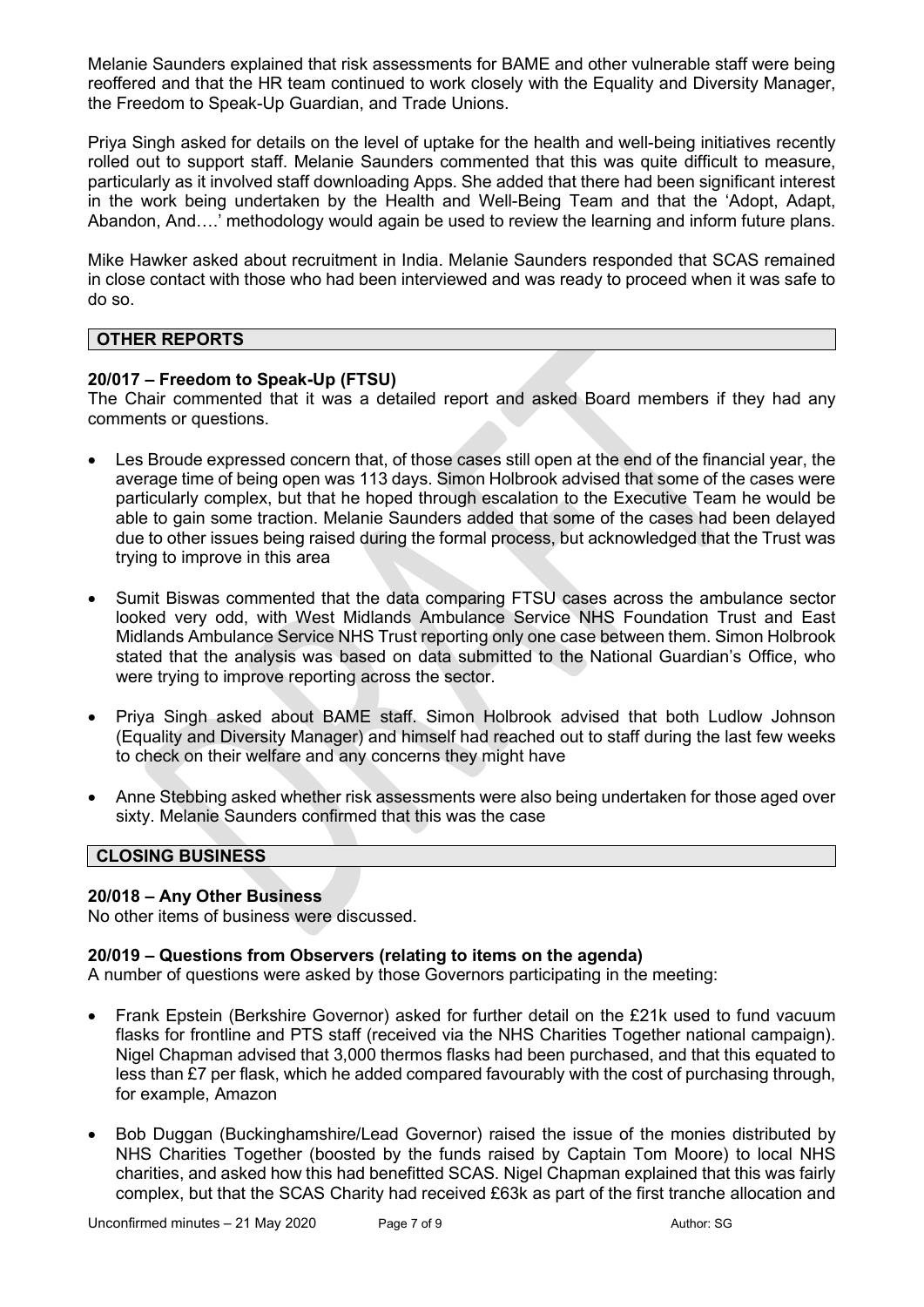had submitted bids/requests for tranches 2 and 3 (and therefore expected to receive more). He noted that a total of £116m was expected to be distributed by NHS Charities Together to support staff, volunteers and patients. Bob Duggan highlighted a media article that documented what certain NHS charities had already received and advised that he would send this to Nigel Chapman

- Frank Epstein (Berkshire Governor) asked for an update on the NMA Lite application. Paul Kempster advised that a pilot was currently underway in Wales, the South West and SCAS. It was explained that in SCAS approximately 35 devices were live, with ten of these having been issued to CFRs, and Paul Kempster provided some further details on the testing process. He also commented that NMA Lite was looking to be better than the previous App, and that he hoped it would be rolled-out in about eight weeks time subsequent to approval being received by the Executive Team at a meeting in June
- Tony Nicholson (Hampshire Governor) asked what the current situation was in terms of military support. Paul Kempster advised that the military support for logistics and PPE had now been stood down, although some more general support remained ongoing. He added that military colleagues had brought some very good expertise and much needed help
- David Ross (CFR Governor) asked whether Community First Responders aged over 60 were also due to be risk assessed. Melanie Saunders confirmed that this process applied to both staff and volunteers
- Helen Ramsay (Oxfordshire Governor) asked for more information about the 'Adopt, Adapt, Abandon, And….' methodology. The Chief Executive provided an overview and explained how this was a crucial component of the Trust's recovery from COVID-19 work
- Tony Nicholson (Hampshire Governor) asked whether the presentation slides used by Mark Ainsworth-Smith would be circulated to all of the Governors. Steve Garside confirmed that he intended to do so.

# **20/020 – Specific Communications and Engagement Issues/New Risks Identified**

Gillian Hodgetts advised that a wealth of communication was taking place around COVID-19, both internally and externally. She highlighted the example of the new staff intranet, which was providing valuable information to support SCAS employees. The Board was also informed that there had been a huge number of public shows of appreciation for SCAS' work, some resulting in donations having been made to the SCAS Charity.

Jane Campbell stated that she did not consider that any new risks had been identified during the course of the meeting.

#### **20/021 - Review of Meeting (including level of strategic focus, quality of debate/challenge, papers and conduct/behaviour)**

Nigel Chapman advised that he thought the meeting had been good. He also commented on the dilemma organisations faced in terms of whether the impact of COVID-19 was likely to lead to permanent or temporary changes. The Chair responded that NHS Improvement/England was focused on this issue and looking to give a steer, although the reality was likely to be that any definitive picture emerged on a more organic and iterative basis.

Bob Duggan stated that he also considered it to have been a good meeting, and one that demonstrated excellent team-working between the Board members.

Les Broude commented that the behaviours demonstrated by the Board had been excellent, and that the meeting papers were of a high quality. Anne Stebbing indicated her agreement with the remarks made by Les Broude and suggested that the level of strategic focus would increase with future meetings.